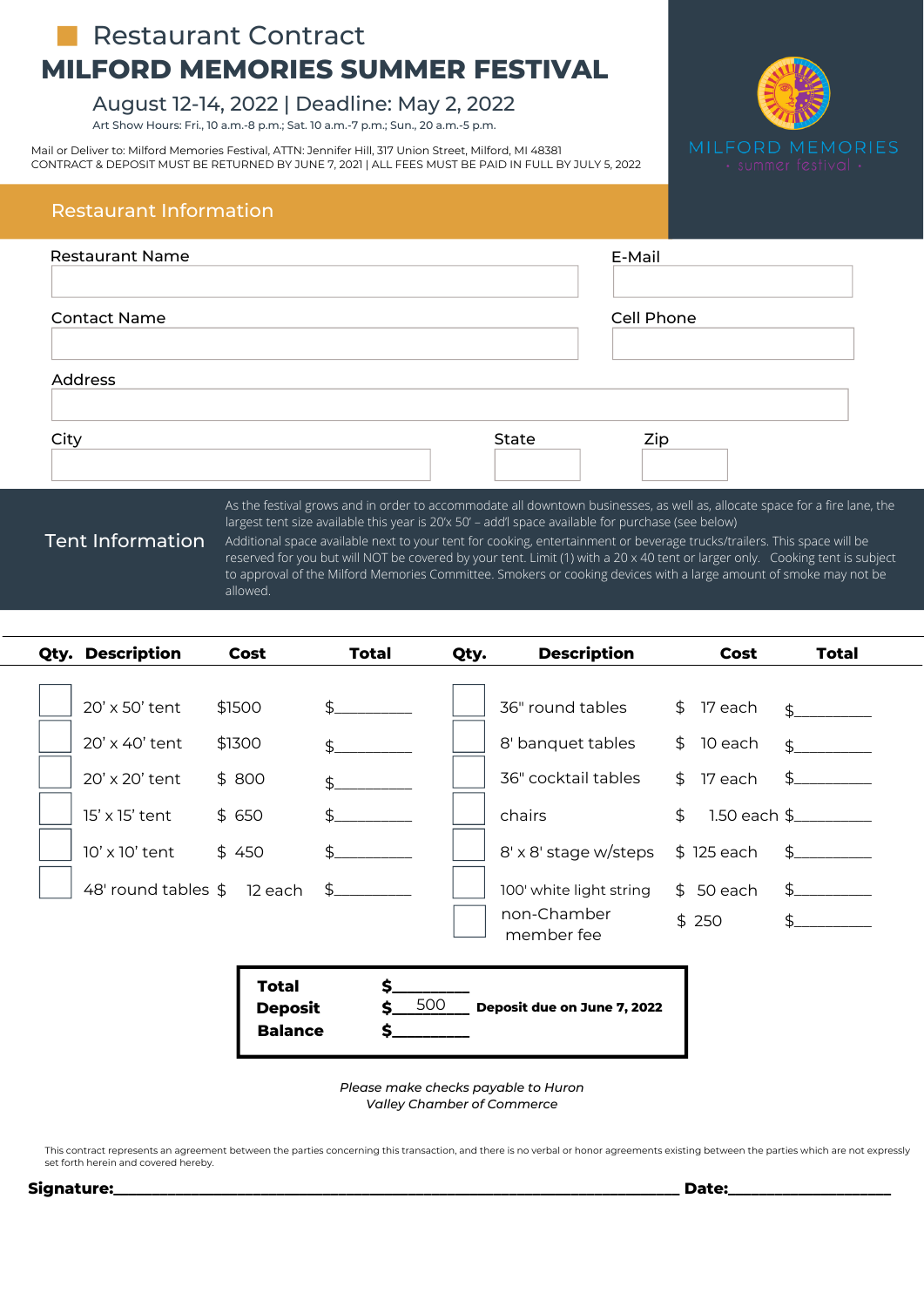

### **MILFORD MEMORIES SUMMER FESTIVAL**



Festival Date: August 12, 13 & 14, 2022

Festival Times: Friday: 10 a.m.-8 p.m. Saturday: 10 a.m.-7 p.m. Sunday: 10 a.m.-5 p.m.

\*\*Restaurant tents must be shut down at midnight on Friday & Saturday.

\*\*Entertainment, food sales and alcohol sales must end at midnight from within your tent. \*\*Restaurant must be open during festival times.

### Set Up: Thursday, August 11

Approximately noon-parking meters will be covered Approximately 3 p.m.-street closes and tent set-up begins (times subject to change)

Tear Down: Sunday, August 14, beginning at 5 p.m.

Chamber Contact:

Jennifer Hill, Communications / Events Manager Milford Memories Food/Concession Chairperson Huron Valley Chamber of Commerce 248-717-2121 jen@huronvcc.com

To have your entertainment & menu listed on the Milford Memories web site, please email your information to jen@huronvcc.com.

> Festival Web site: www.milfordmemories.com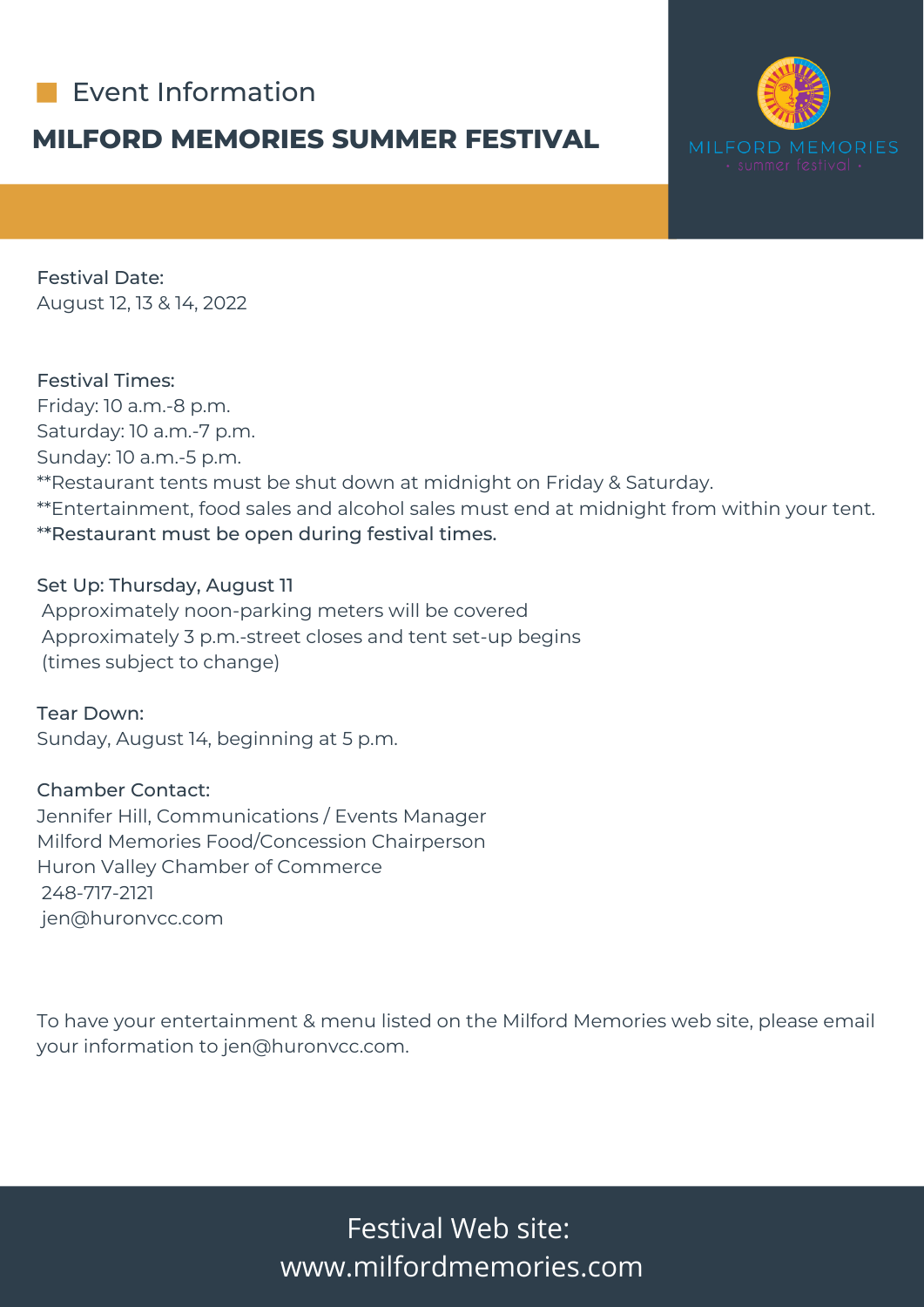# Event Information | Page 1

# **MILFORD MEMORIES SUMMER FESTIVAL**

### Participating Restaurant Rules & Regulations

Applies to ALL Restaurant Tents on Festival Grounds – Main Street, Central Park & parking lots

- Eating Platforms; If you have an eating platform & you have a tent, you must incorporate your platform within your tent.
- YOU WILL BE RESPONSIBLE FOR TAKING CARE OF YOUR TRASH; We are no longer able to use our volunteers to pick up your trash. We are concerned that we will not have enough volunteers for this service.
- Past Due Bills; All bills owed Milford Memories and the Huron Valley Chamber of Commerce must be paid in full. Any establishments with past due accounts will not be allowed to participate.
- Restaurant; Must be open for a minimum of 3 months prior to applying and must provide a menu of items to be served at the festival.
- Equipment; Milford Memories must provide your tent, tables, chairs, etc. in order to maintain a consistent overall festival appearance and consistent set up and tear down. Use of outside rental companies is NOT allowed and the Chamber cannot be held responsible for loss or damage to items acquired from any outside rental company. Restaurant is responsible for tear-down of tables & chairs within your tent immediately following the close of the festival.
- Electricity at your tent during the festival MUST be supplied from your restaurant and can NOT come from the lamp posts or parking meters on the street
- Entertainment; Any entertainment you provide will remain within your festival tent area. Entertainment plans need to be documented and provided with your contract to ensure there are no conflicts in layout.

#### Alcohol Sales;

#### *Milford Memories requires the following criteria to serve alcohol*

- Only establishments which are currently licensed to serve alcohol will be allowed to do so.
- Food sales must be part of the menu in order to sell alcohol.
- All alcoholic beverages sold MUST remain inside your tent space

#### You are required to;

- Meet criteria listed by Milford Memories committee.
- Request permission from the Village of Milford for outdoor alcohol sales. Phone: 248-684-1515. The Village will require that you have permission from us first.
- Apply to the LCC for outdoor alcohol sales It will require a copy of the minutes from the Council meeting that you have been approved to serve alcohol.
- Follow all LCC rules for serving alcohol, including but not limited to a fenced area around the perimeter of your tent.